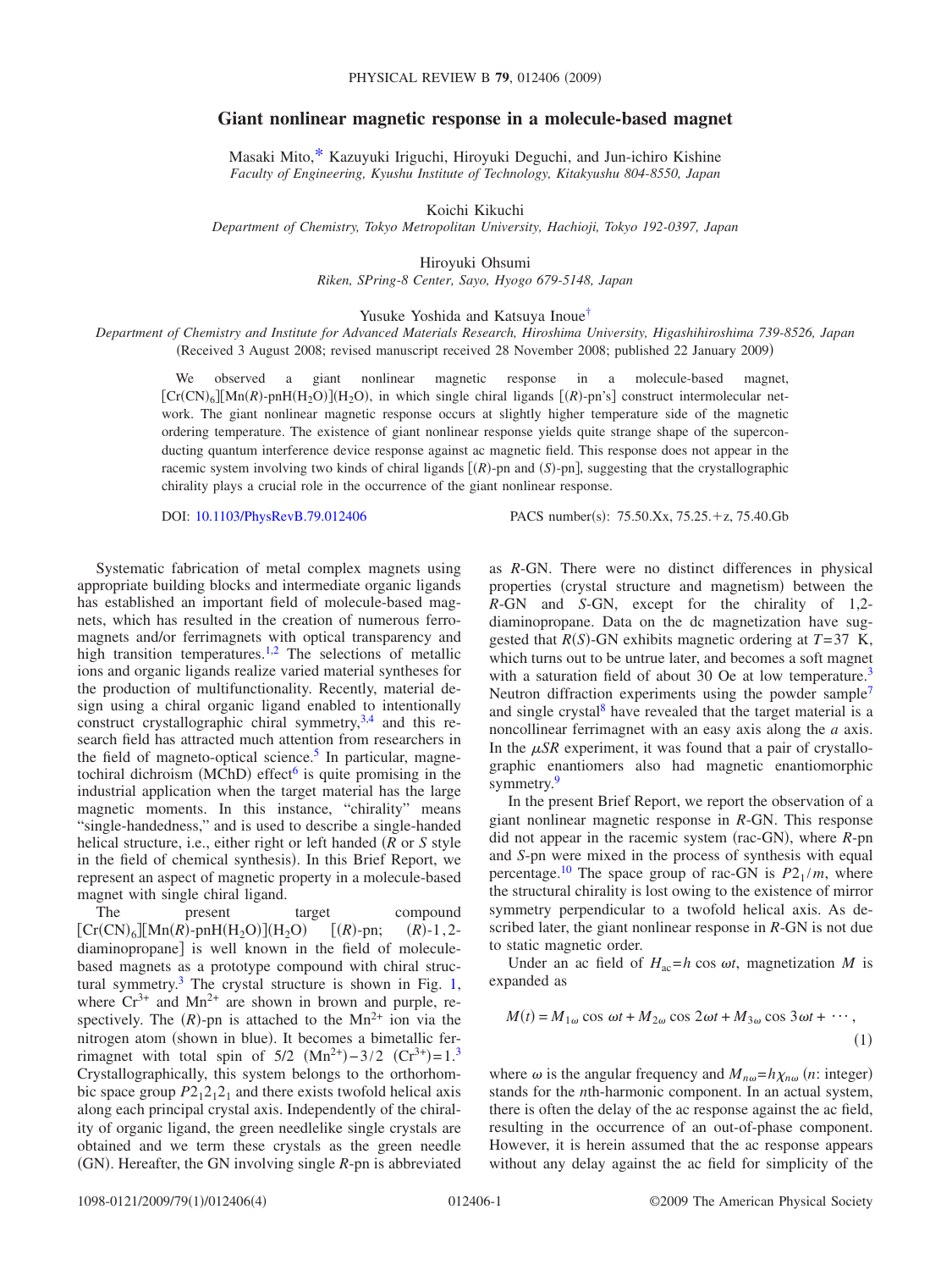<span id="page-1-0"></span>

FIG. 1. (Color) Crystal structure of  $[Cr(CN)_6][Mn(R)-pnH(H_2O)](H_2O)$ , wherein which  $Cr^{3+}$  is shown in brown,  $Mn^{2+}$  in purple, C in gray, and N in blue.

explanation. The series expansion of the magnetization *M* with general magnetic field *H* yields

$$
M = \chi^{(0)}H + \chi^{(1)}H^2 + \chi^{(2)}H^3 + \chi^{(3)}H^4 + \cdots, \qquad (2)
$$

<span id="page-1-1"></span>where  $\chi^{(0)}$  is the linear susceptibility and  $\chi^{(m)}$  ( $m \neq 0$ ) is the nonlinear susceptibility. The power expansion with cosine function after replacing  $H$  of Eq. ([2](#page-1-1)) with  $h$  cos  $\omega t$  yields

<span id="page-1-3"></span><span id="page-1-2"></span>

FIG. 2. (Color) In-phase components of the  $1\omega$  and  $3\omega$  magnetic susceptibilities, [(a),(b)]  $\chi'_{1\omega}$  and [(c),(d)]  $\chi'_{3\omega}$ , respectively, for polycrystalline samples of the  $[(a),(c)]$  R and  $[(b),(d)]$  racemic forms of GN. The amplitude of the ac field is 2 Oe and the frequency is  $f=1$ , 10, or 100 Hz.

<span id="page-1-4"></span>

FIG. 3. (Color) Frequency dependencies of the  $[(a),(b)]$  in-phase and out-of-phase  $1\omega$  magnetic susceptibilities and the (c) in-phase  $3\omega$  magnetic susceptibility of *R*-GN in an ac field with an amplitude of 2 Oe applied along the *a* axis.

$$
\chi_{2\omega} = \frac{1}{2} \chi^{(1)} h + \frac{1}{2} \chi^{(3)} h^3 + \cdots,
$$
  

$$
\chi_{3\omega} = \frac{1}{4} \chi^{(2)} h^2 + \frac{5}{16} \chi^{(4)} h^4 + \cdots.
$$
 (3)

In small *h*, the first harmonic  $\chi_{1\omega}$  mainly reflects a linear response  $\chi^{(0)}$ , while the second  $\chi_{2\omega}$  and the third  $\chi_{3\omega}$  are intrinsically connected with  $\chi^{(1)}$  and  $\chi^{(2)}$ , respectively. The  $\chi^{(1)}$  ( $\chi_{2\omega}$ ) is connected to the breaking of time inversion symmetry, and the large signal reflects the existence of spontaneous magnetization. The  $\chi^{(2)}$   $(\chi_{3\omega})$  is connected to the breaking of spatial symmetry, and the anomaly verifies the occurrence of the long-ranged magnetic order (accompanying the large phase change) or the glassy state (not accom-panying the large phase change).<sup>[11](#page-3-12)[–13](#page-3-13)</sup> Thus,  $\chi^{(2)}$  ( $\chi_{3\omega}$ ) is an effective tool for clarifying the nature of the spinenvironment interaction.<sup>14</sup> Generally we can detect any information of magnetic aggregate over a finite spatial scale, i.e., magnetic domain, via the measurement of  $\chi^{(2)}$  ( $\chi_{3\omega}$ ).

The ac magnetic-susceptibility measurements were carried out using a superconducting quantum interference device (SQUID) magnetometer (Quantum Design, MPMS). The residual dc field  $(H_r)$  was carefully reduced down to less than 1% of the earth field, since the existence of large  $H_r$ makes the interpretation of  $\chi_{n\omega}$  based on Eq. ([3](#page-1-2)) quite com-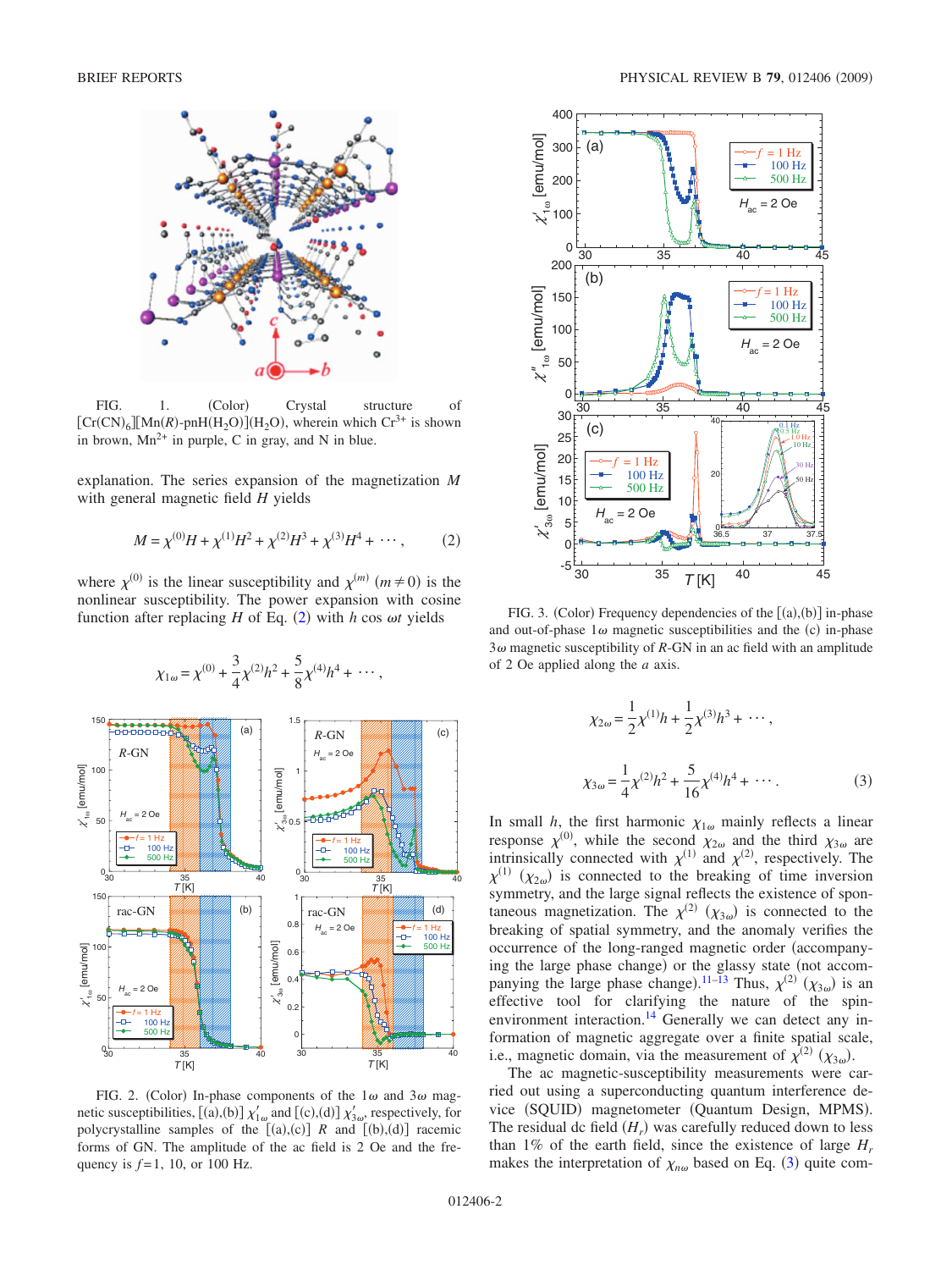plex; odd  $\chi^{(m)}$ 's appear in odd  $\chi_{n\omega}$  as well and even  $\chi^{(m)}$ 's do in even  $\chi_{n\omega}$  too. A series of harmonic components  $\chi_{n\omega}$ (= $M_{n\omega}/h$ ) was detected based on the Fourier transformation of the SQUID voltage.

Figure [2](#page-1-3) shows the temperature dependencies of in-phase components of the 1 $\omega$  and 3 $\omega$  magnetic susceptibilities,  $\chi'_{1\omega}$ [(a) and (b)] and  $\chi'_{3\omega}$  [(c) and (d)], when polycrystalline samples of  $R$ -GN  $[(a)$  and  $(c)]$  and rac-GN  $[(b)$  and  $(d)]$  were used. The amplitude of the ac field was 2 Oe at frequency *f* of 1, 10, or 100 Hz. Considering the magnetic properties in the  $\chi'_{1\omega}$  of *R*-GN, there were at least two anomalies at about 35 and 37 K. These splittings became more prominent with increasing frequency. The latter response showed remarkable frequency dependence, while the former response was insensitive to the change in frequency. With increasing frequency, the existence of the magnetic anomaly at 37 K becomes more prominent. The above-mentioned behaviors have been indeed confirmed by measurement of  $\chi'_{1\omega}$  for *S*-GN.<sup>15</sup> In contrast, the data for  $\chi'_{3\omega}$  revealed the existence of multiple anomalies even at low frequencies. When the abovedescribed magnetic behavior of *R*-GN was compared with that of rac-GN, we noticed that the anomaly that corresponded to that at 37 K for *R*-GN was not present for rac-GN. However, at around 35 K, the anomaly that was relatively stable in terms of frequency change was observed for both the *R*-GN and rac-GN. Thus, we can mention that the magnetic anomaly at 37 K is connected to the crystallographic chirality in *R*-GN.

Figure [3](#page-1-4) shows the frequency dependencies of  $\chi'_{1\omega}$ ,  $\chi''_{1\omega}$ , and  $\chi'_{3\omega}$  of *R*-GN on the  $H_{ac}(h=2 \text{ Oe})||a \text{ axis.}$  The *a* axis is a magnetic easy axis, and a large  $3\omega$  response appeared at the  $H_{ac}||a$  axis. For reference, it is noted that the  $\chi_{2\omega}$  component was not detected with the accuracy more than a meaningful level. It means that the spontaneous magnetic moment is almost zero owing to a quite small residual field, and  $\chi_{3\omega}$  ideally reflects  $\chi^{(2)}$ . In the 1 $\omega$  responses  $(\chi'_{1\omega}$  and  $\chi''_{1\omega}$ ), an anomaly splits to at least two anomalies with increasing frequency, suggesting there are varied dynamic magnetic properties at around 35-37 K. However, the  $3\omega$ response exhibits at least two anomalies, even at ac fields of low frequency, as mentioned in the results of Fig. [2.](#page-1-3) The giant nonlinear magnetic response of  $\chi'_{3\omega}$  at 37.0 K at *f* =1 Hz was systematically suppressed with increasing frequency and was not accompanied by any distinct anomaly of  $\chi'_{1\omega}$ . In contrast, the hump of  $\chi'_{3\omega}$  at 35–36 K consisted of two anomalies. These anomalies split with increasing frequency. The upper anomaly at around 35.5 K was confirmed to have a resonating phenomenon at  $f=3-6$  Hz. The anomaly at 35 K persisted even at  $f = 500$  Hz, and the shape of the anomaly reflects the remarkable change of phase. In consequence, we can conclude that the anomaly at 35 K reflects the formation of long-range magnetic ordering. Thus, the above-mentioned difference of frequency dependence reveals that the spatial symmetry of magnetic moment at each magnetic anomaly at 35–37 K is intrinsically different. The results of Fig. [2](#page-1-3) revealed that the  $3\omega$  responses at 35 and 35.5 K appeared in the racemic system, whereas there was no anomaly at  $37 \text{ K}$ .<sup>10</sup> A series of nonlinear responses was not observed as a meaningful level of signal for the  $H_{ac}$  *b* and *c* axes, where the intensity of  $\chi'_{1\omega}$  was less than 2% of that for

<span id="page-2-0"></span>

FIG. 4. (Color) ac field amplitude dependencies of the in-phase (a)  $1\omega$  and (b)  $3\omega$  magnetic susceptibilities of *R*-GN against an ac field applied along the *a* axis with a frequency of  $f=1$  Hz.

 $H_{ac}$  *a* axis. Now that of Fig. [3](#page-1-4) represents that the nonlinear anomaly at 37 K in *R*-GN is giant at  $H_{ac}||a$  axis and it is due to neither static magnetic ordering nor familiar magnetic domain seen in spin-glass system, etc.

Figure [4](#page-2-0) shows the ac field dependence of  $\chi'_{1\omega}$  and  $\chi'_{3\omega}$  of *R*-GN at  $f=1$  Hz for the  $H_{ac}||a$  axis. In this instance, we ensured that the maximum field (6.8 Oe) was much lower

<span id="page-2-1"></span>

FIG. 5. (Color) SQUID response of *R*-GN against an external oscillating field of  $h=6.8$  Oe and  $f=1.0$  Hz at 37.1 K under the proper SQUID gain in the condition of  $H_{ac}||a$  axis. The green circles represent the observational data. The five black curves express the  $1\omega$ ,  $3\omega$ ,  $5\omega$ ,  $7\omega$ , and  $9\omega$  responses, respectively. The response at 37.1 K cannot be analyzed with either  $1\omega$  alone or  $1\omega+3\omega$ . The U-shaped response is reproduced almost entirely using a linear combination up to at least  $9\omega$ .